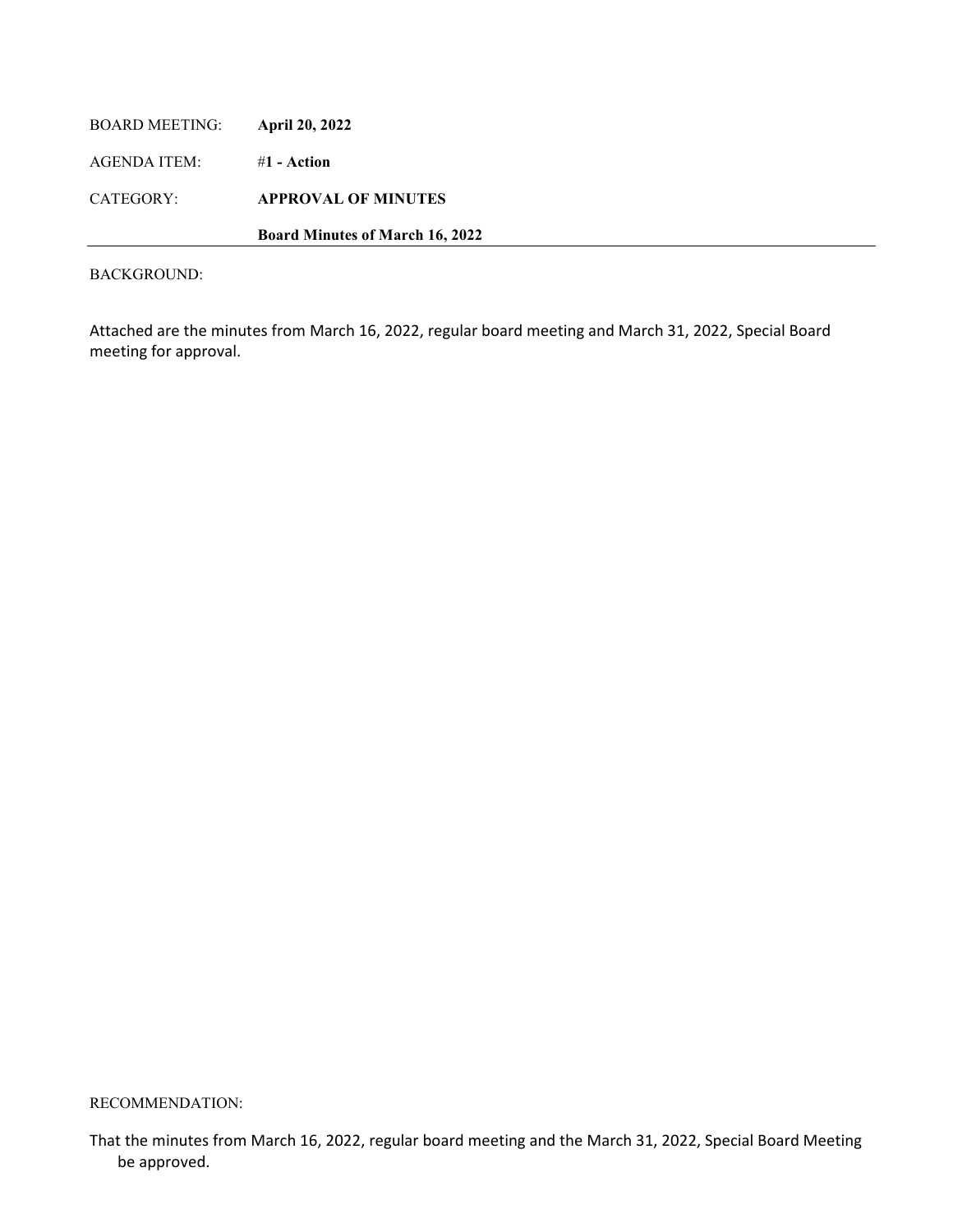|                       | Livia Millard              |
|-----------------------|----------------------------|
| CATEGORY:             | <b>CELEBRATING SUCCESS</b> |
| AGENDA ITEM:          | #2 - Information           |
| <b>BOARD MEETING:</b> | <b>April 20, 2022</b>      |

Livia Millard will retire at the end of this academic year. She has been a faculty member at Wenatchee Valley College at Omak for 28 years.

Livia was raised in Omak and grew up on the Colville Indian Reservation. She is a descendant from the Wenatchi and Entiat bands of the Colville Tribe and Umatilla Tribe. As a first-generation college student, she understands the importance of higher education and how to help students on their educational journeys.

In addition to her role as faculty, she also served as multicultural coordinator, student government advisor and academic advisor. Her work has helped bring diversity, equity and inclusion to the forefront of WVC at Omak and within the local community.

Today, we would like to honor her years of service by looking back at "*some*" of her many contributions and accomplishments.

# **Teaching**

Livia taught many classes at WVC at Omak including:

- Effective Leadership
- Critical Thinking
- Career and Life Planning
- Study Skills
- Sociology of Race and Ethnicity

# **Events**

Livia has helped coordinate countless educational and cultural events that bring together students and the community. She helped develop, publicize and supervise speaker events, music events such as Jammin' Againist Hunger, the former Omak Film Festival, Cinco de Mayo events, Native American Heritage Month events, Black History Month events, Women's History Month events, Pride Month events and the spring graduation. Additional events include:

- Co-Coordinator of the yearly Omak United Pow Wow and Omak Stand Against Racism events.
- Co-Coordinator of the region's Mourning Dove Symposium about one of the first American Indian novelists and Colville tribal member Christine Quintasket.
- Co-Coordinator of the Washington state Indian Education Summer Teaching Institute held in Omak, Washington. Attendees from all over the Pacific Northwest participated in this one-of-a-kind event.
- Co-Speaker at Hate or Heritage: A Discussion about the Confederate Flag and Confederate Memorial to both Omak and Wenatchee campuses.
- Coordination the film events United by Water, The  $5<sup>th</sup>$  Wave and Older than the Crown by Indigenous film director and producer Derrick LaMere.
- Coordination for the Missing and Murdered Indigenous Women event in collaboration with the Colville Tribe's Diabetes Program.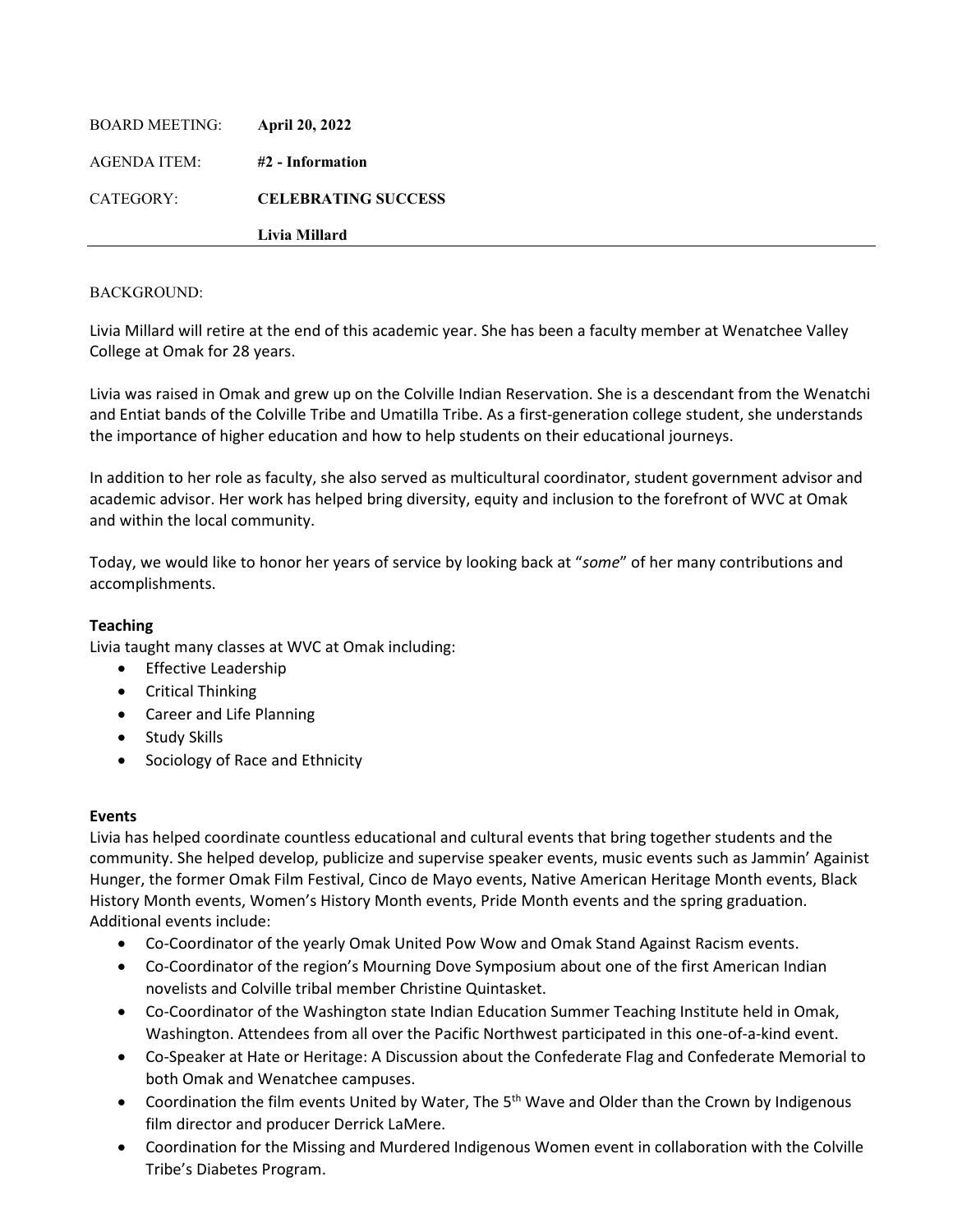- Coordination for the Human Trafficking in Indian Country community event on the Omak campus.
- Presenter at two Equity in Education Summits for the larger region.

# **Student Leadership**

Livia developed leadership models to work with student government and build upon their leadership skills. Some of her notable activities include:

- Club advisor for the WVC at Omak Red Road Association
- Student leadership opportunities such as yearly fall leadership institutes, state capitol trips, Students of Color Conferences and student government retreats.
- Coordinator of Civic Engagement Week including many visits by former Washington State Secretary of State Sam Reed.
- Helped establish the Native Plant Garden with the 2004-05 student body including a memorial bench and metal art.

# **Community**

Livia works closely within Omak and greater community serving on various boards including:

- WVC at Omak Foundation board (chairperson)
- Omak PAC Foundation (past president)
- Innovation Human Trafficking Collaborative (secretary)
- Methow Arts Alliance boards (vice president)
- American Indian Indigenous Studies (AIIS) Advisory board member
- Wenatchee Valley College-Confederated Colville Tribes (WVC-CCT) Advisory board member

# **Spirit of WVC Award**

In 2017, Livia received the Anna Pieratt Spirit of WVC Award from President Jim Richardson. President Richardson stated the award honored her enthusiasm and positive influence on those around her at the college and in the greater community. The award acknowledged her positive influence on the many students and community members she has impacted.

In conclusion, the Wenatchee Valley College Board of Trustees are incredibly thankful for Livia's years of service to students, the Colville Confederated Tribes and the greater community, and her work to elevate diversity, equity and inclusion in higher education.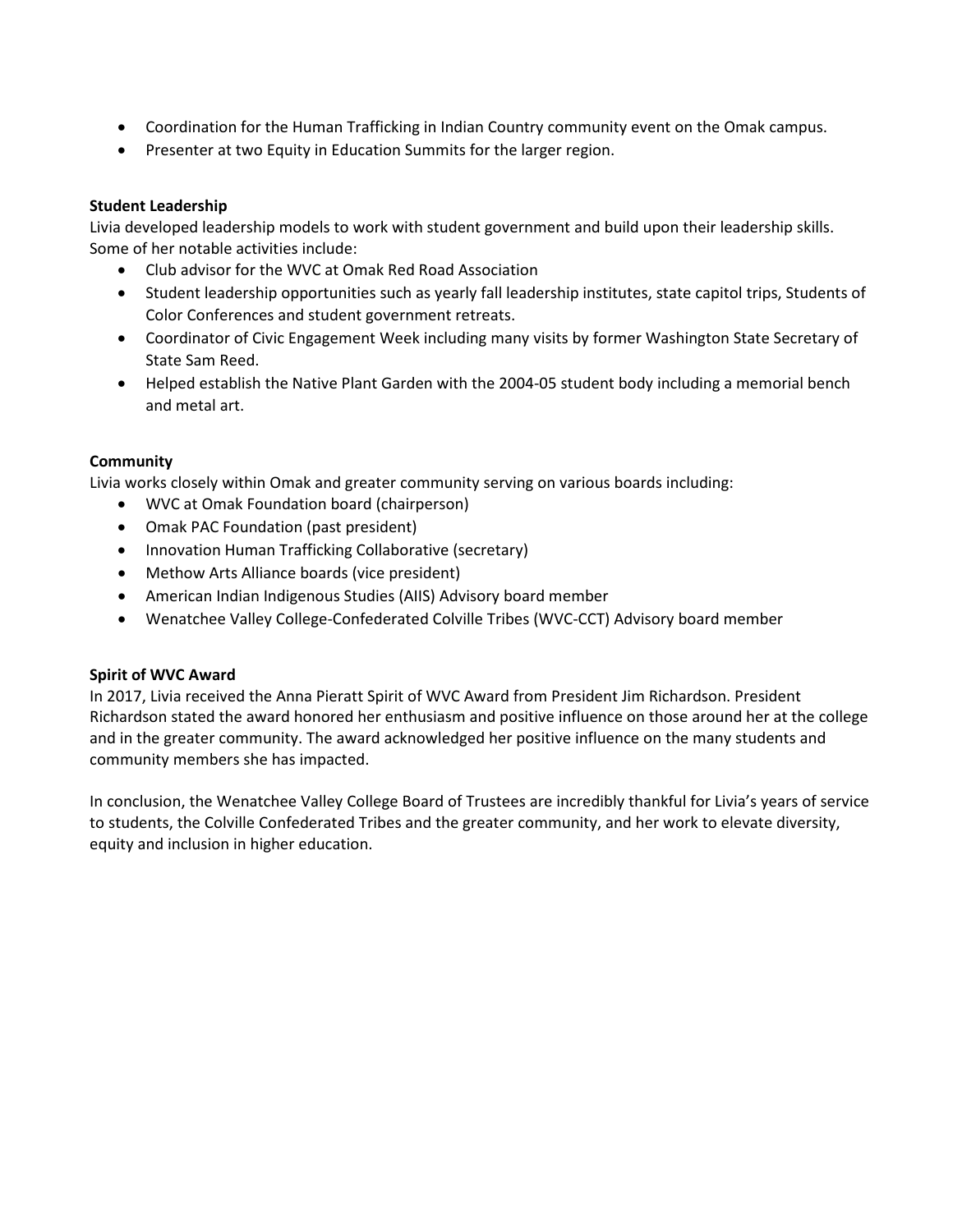| <b>BOARD MEETING:</b> | <b>April 20, 2022</b>                           |  |
|-----------------------|-------------------------------------------------|--|
| AGENDA ITEM:          | $#3$ – Information                              |  |
| CATEGORY:             | <b>SPECIAL REPORTS</b>                          |  |
|                       | <b>Mason Renslow, ASWVC Wenatchee President</b> |  |
|                       |                                                 |  |

#### BOARD REPORT

CURRENT MEMBERS: President: Mason Renslow Vice President: Ariana Villalobos Treasurer: Katie Moore Secretary: Stacey Menley Director of Campus Activities: **Vacant** Director of Diversity: Kelvin Ramos Director of Public Relations: Genesis Fermin-Hernandez Director of Social & Civic Responsibility: Rileyn Lamb Director of Health and Wellness: Eleno Mendez Student Ambassador: Xitlali Solano Student Ambassador: Miriam Rivera

#### EVENT UPDATES:

❖ Mar. 12th Acrylic Painting Class went great. A majority of the students who RSVP'd were able to make it and paint Reflections, have lunch, and a great time with Class with a Glass!

## UPCOMING EVENTS:

- ❖ Apr. 16th Easter Event
- ❖ Apr. 21st 22nd Students of Color Conference
- ❖ Apr. 26th Stand Against Racism Event
- ❖ May 7th Outdoor Movie
- ❖ May 11th Lazer Tag Event
- ❖ May 28th Ice Skating Event

#### SENATE ACTIONS AND APPROVALS:

- ❖ Senate approves \$7,500 for Conference Room tables.
- ❖ Senate approves \$7,000 for the Drive-In movie event.
- ❖ Senate approves \$200 for the Ice Skating event.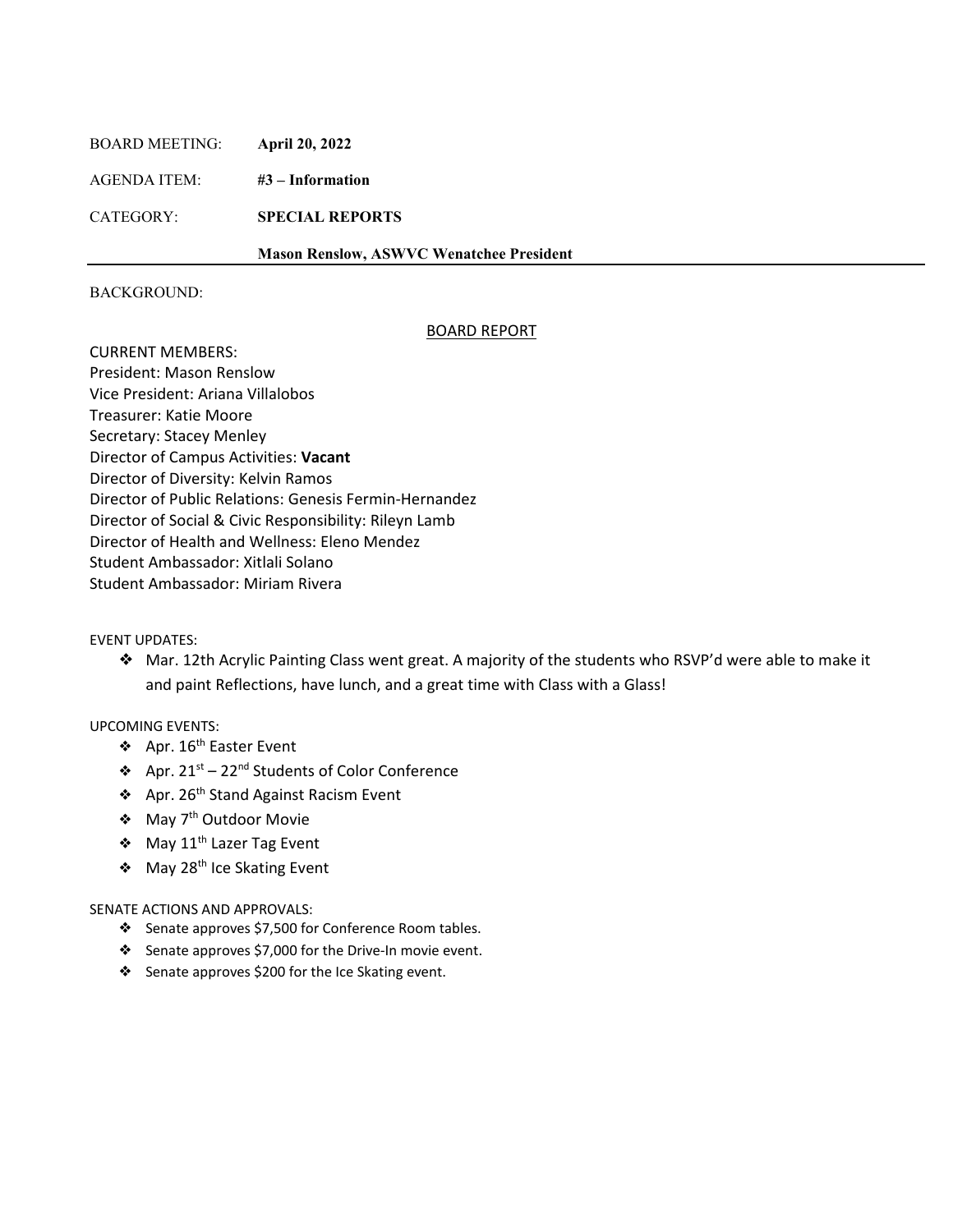|                       | Abigail Steinshouer, ASWVC Omak President |
|-----------------------|-------------------------------------------|
| CATEGORY:             | <b>SPECIAL REPORTS</b>                    |
| AGENDA ITEM:          | #4 – Information                          |
| <b>BOARD MEETING:</b> | <b>April 20, 2022</b>                     |

**Current cabinet:** President: Abigail Steinshouer, Vice President: Monique Samuels, Treasurer: Vincent Adolph, Secretary: Sara Perkins, Advisor: Livia Millard.

# **Upcoming Events:**

- On April 27<sup>th</sup>, in coordination with the NCW YWCA, we are having the  $6<sup>th</sup>$  Annual Stand Against Racism event.
- April 18<sup>th</sup> to the 21<sup>st</sup> we are having a spring-related Grab and Go for Earth Day. We are planning to give out seeds, gloves, gardening tools, and a gift card to a local nursery.
- On April 20<sup>th</sup> the Red Road Association is having the Washington State Poet Laureate Rena Priest in Hazel Ellen Burnett Building from 4 pm to 5 pm.
- May 14<sup>th</sup> is when the Omak campus Fun Run which is co-sponsored by both Omak WVC Foundation and the WVC Foundation. We are having it at the Omak Eastside park, and are now in the process of getting more sponsors.
- On June  $18<sup>th</sup>$  we will help with the Omak campus graduation. It is going to be at the Omak Performing Arts Center
- We are working on doing a partnership with the counseling department to make the WVCO pantry better in the fall quarter.
- We are working on the ASWVCO Student and Activities 2022-2023 spring budget.
- We are looking into doing a Zoom event for team building with Dave Kelly sometime this quarter.
- Snow at O Nursing Club is planning a Nurses Week Luncheon. They are also planning some guest speakers.

# **Expenses and Approvals:**

- We have ordered a subscription to Poster My Wall which is a poster-making tool. Which was \$130
- We have spent \$500 on repairs for the three vans from their gas lines being cut.
- We are spending \$200 on the Earth day Grab and Go.

Respectfully Submitted, Abigail Steinshouer ASWVCO Student Body President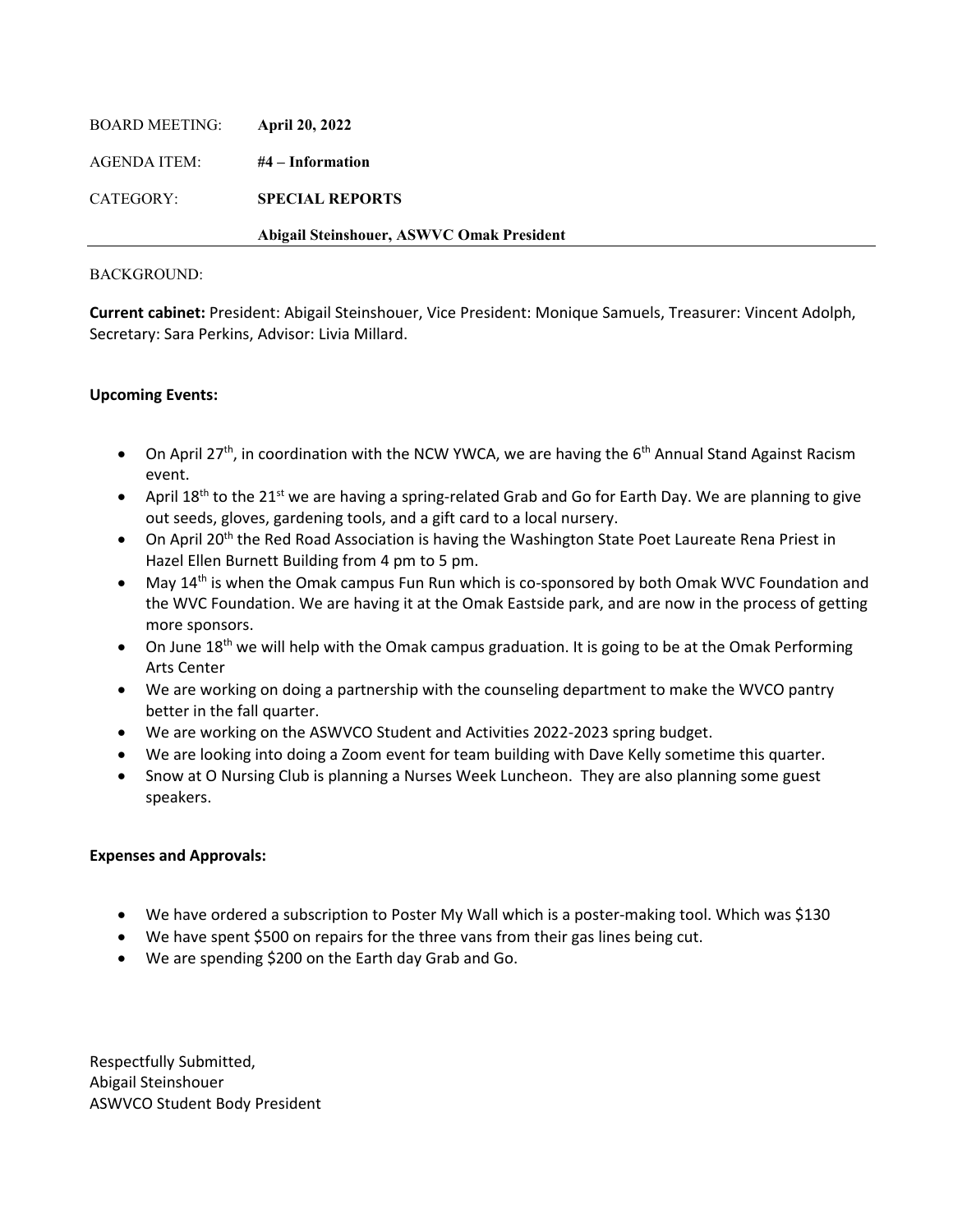| Wendy Glenn, WPEA Chief Steward |  |
|---------------------------------|--|

Wendy Glenn did not provide a written report.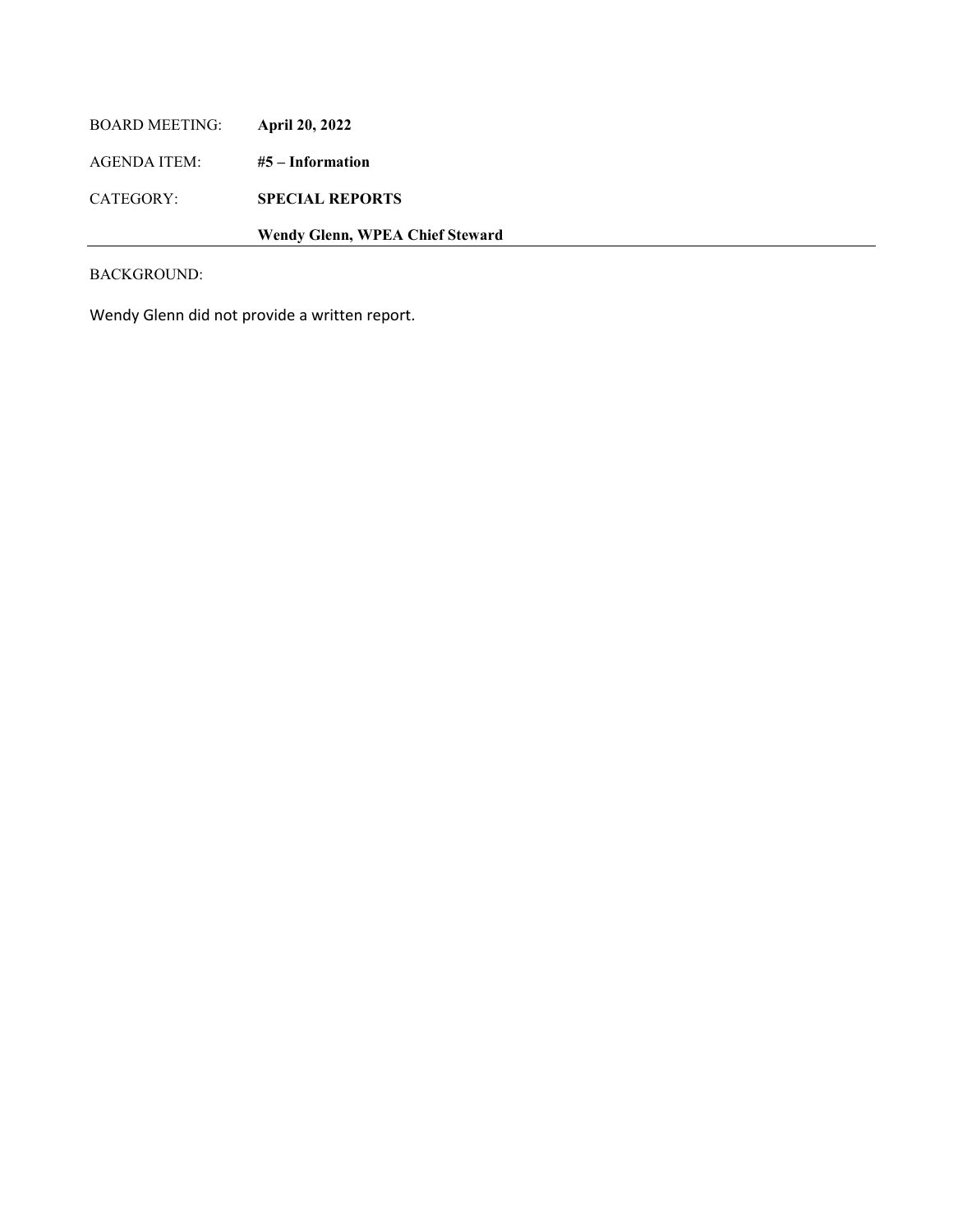| <b>BOARD MEETING:</b> | April 20, 2022                      |
|-----------------------|-------------------------------------|
| AGENDA ITEM:          | $#6$ – Information                  |
| CATEGORY:             | <b>SPECIAL REPORTS</b>              |
|                       | <b>Patrick Tracy, AHE President</b> |

Patrick Tracy did not provide a written report.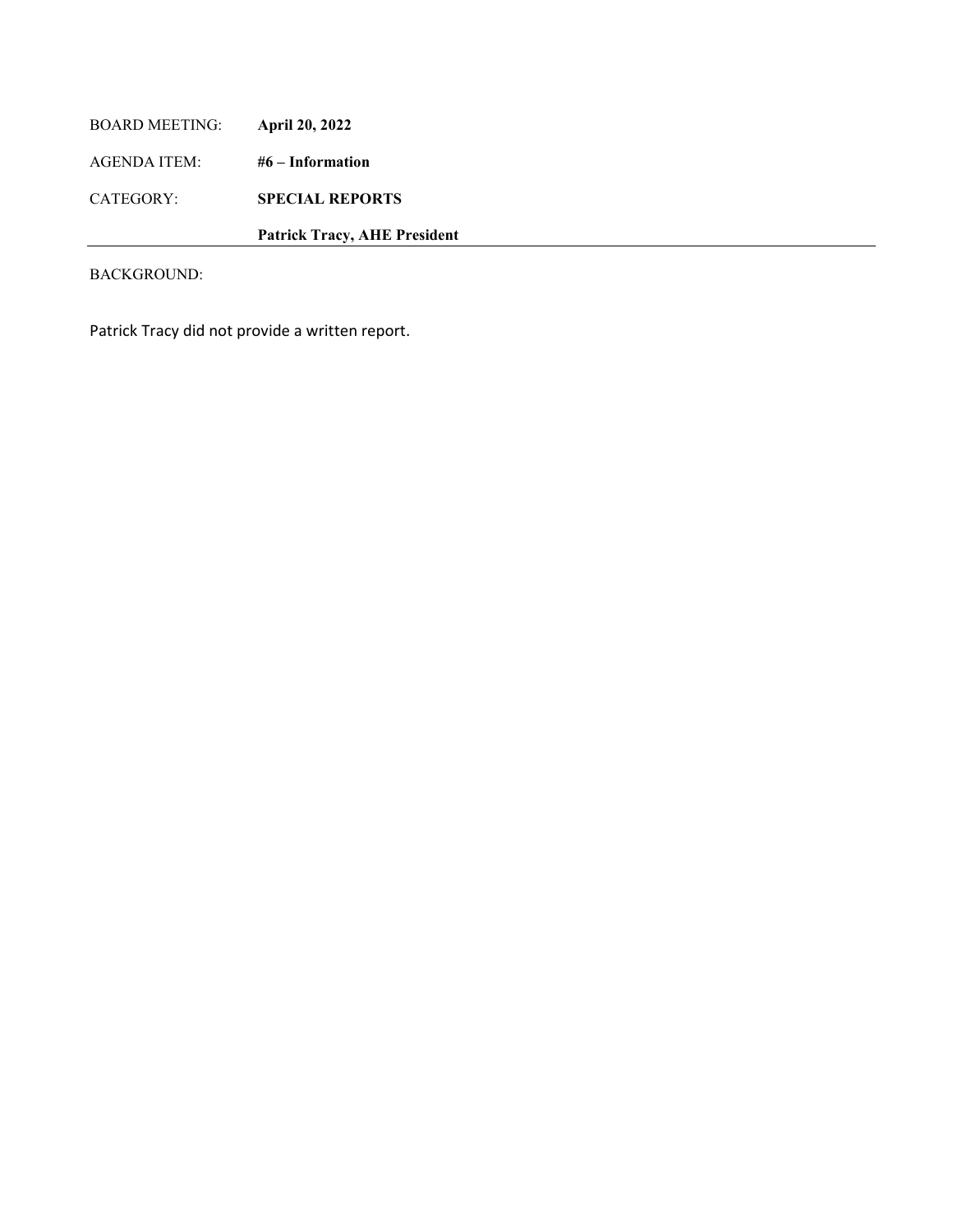|                | Livia Millard, Omak Foundation President |
|----------------|------------------------------------------|
| CATEGORY:      | <b>SPECIAL REPORTS</b>                   |
| AGENDA ITEM:   | #7 – Information                         |
| BOARD MEETING: | <b>April 20, 2022</b>                    |

Our group continues to meet via zoom and at the Magoo's Restaurant the  $3<sup>rd</sup>$  Thursday of each month at noon. This forum continues to work fairly well for most of the board members.

New WVC at Omak Foundation Board Member Officers:

Livia Millard-President Tara Miller- 1<sup>st</sup> Vice President Evelyn Van Brunt – 2nd Vice President Jennifer Short (Treasurer) and Teresa Myers (Secretary) continues with their officer positions. Foundation emergency support of students – The Board continues with gas cards to students in need.

The financial investments for the Foundation have remained healthy with good overall growth. Funding of various ongoing student classroom expenses – nursing student kits.

Scholarships – a total of \$20,000 has been awarded this year to 7 enrolled students, amounts varied per student. The David Lindeblad Memorial Book Fund continues and has helped many students during the school year.

FUN RUN- The Foundation board voted in support of the  $2^{nd}$  Annual Fun Run and assist in this event which is a fundraiser that is coordinated by the ASWVCO students. The Board's fundraising committee has met with WVC Foundation Executive Director Rachel Evey to discuss how to support this event and she has also provided guidance in how to do a donation drive. The Foundation looks forward to furthering its fundraising efforts in the near future, since Covid-19 has significantly declined.

Changing Lives program – past students success stories which can be seen on the website and is being updated.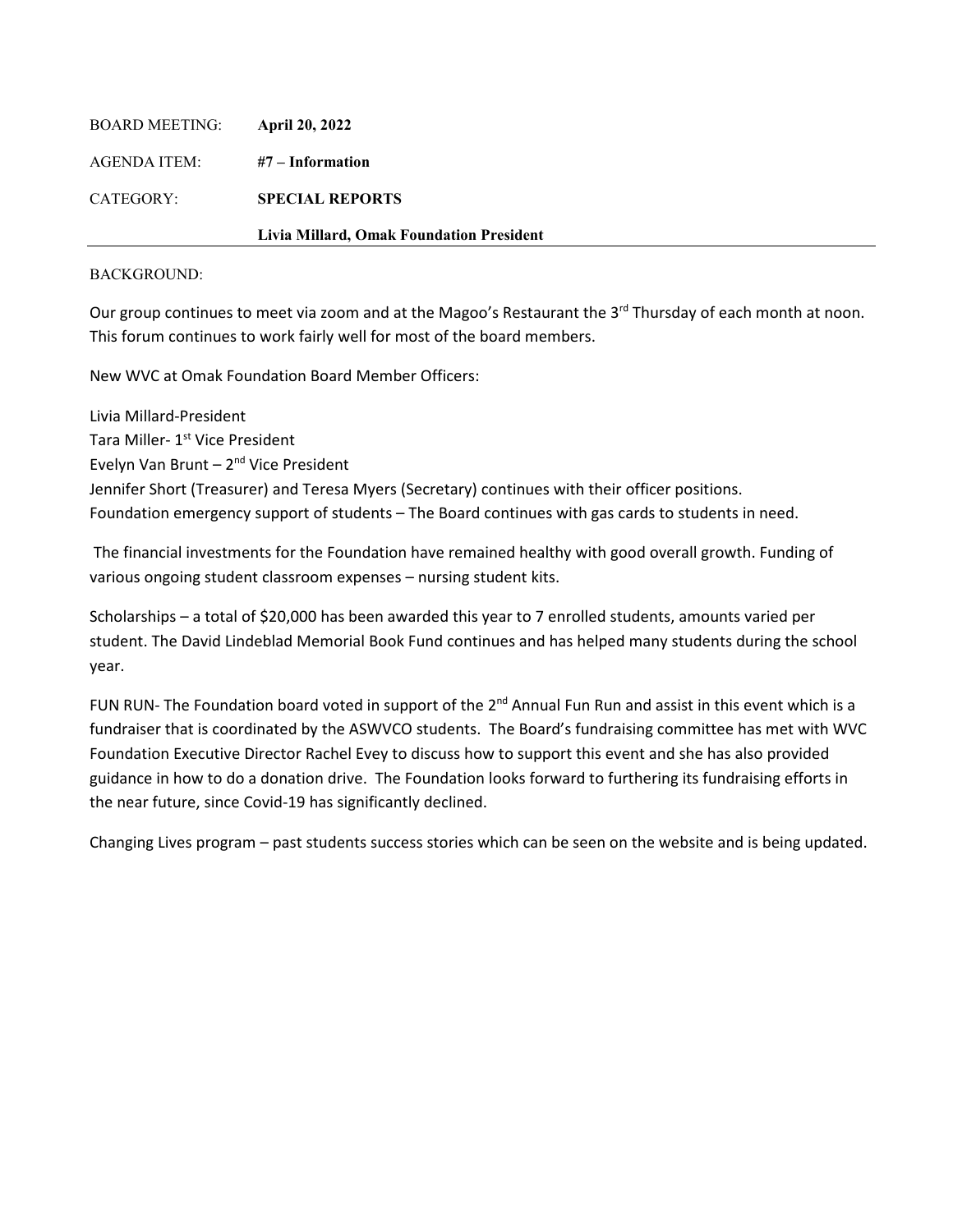|                       | <b>Brett Riley, Vice President of Administrative Services</b> |
|-----------------------|---------------------------------------------------------------|
| CATEGORY:             | <b>STAFF REPORTS</b>                                          |
| AGENDA ITEM:          | $#8$ – Information                                            |
| <b>BOARD MEETING:</b> | <b>April 20, 2022</b>                                         |

#### **Administrative Services**

- Administrative Services has agreements in principle with two community partners to provide instruction at off-site locations in our district with locations in Winthrop as well as Pateros. Administrative Services will continue to work with members of Cabinet to expand services to locations throughout the district.
- Administrative Services has requested supplemental federal funding from the Department of Education. Our request was for approximately \$500,000 under the Minority Serving Institutions program.

#### **Budget & Internal Auditing**

- Budget staff has competed the base operating budget for 2022-23. Additional changes will be made over the next month. We plan on providing the operating budget to the Board at the May meeting with action to be taken at the June meeting.
- Budget staff recently completed an internal audit of the Business Office, reviewing a number of processes, purchasing, travel, accounts payable and receivables. Minor recommendations were identified and corrective action will be taken by Business Office staff.
- Budget staff continues to lead budget committee meetings, the committee recently voted to fund two critical one-time investments designed to improve enrollment for fiscal year 2023.

## **Fiscal Services**

- The Business Office continues to make progress on FY2021 cleanup with the assistance of SBCTC staff. Once the necessary changes have been completed, we will be able to move forward with our financial statements.
- Business Office staff recently completed the financial Integrated Postsecondary Education Data System (IPEDS) report, which is the first time this has been completed since converting to ctcLink.

#### **Facilities and Capital**

- Mish ee twie- With the weather turning, the spring work to complete Mish ee twie is about to begin, with Lydig Construction planning on being back on campus starting April  $11<sup>th</sup>$ . Outstanding items are roof repair, landscaping, west side exterior stairs, and punch list items.
- Omak Health Sciences Center- Predesign is compete. We are now value engineering project costs to reflect the current bid environment. The initial \$2 million dollars for the project are now active, as Administrative Services has been contacted by the funding agency.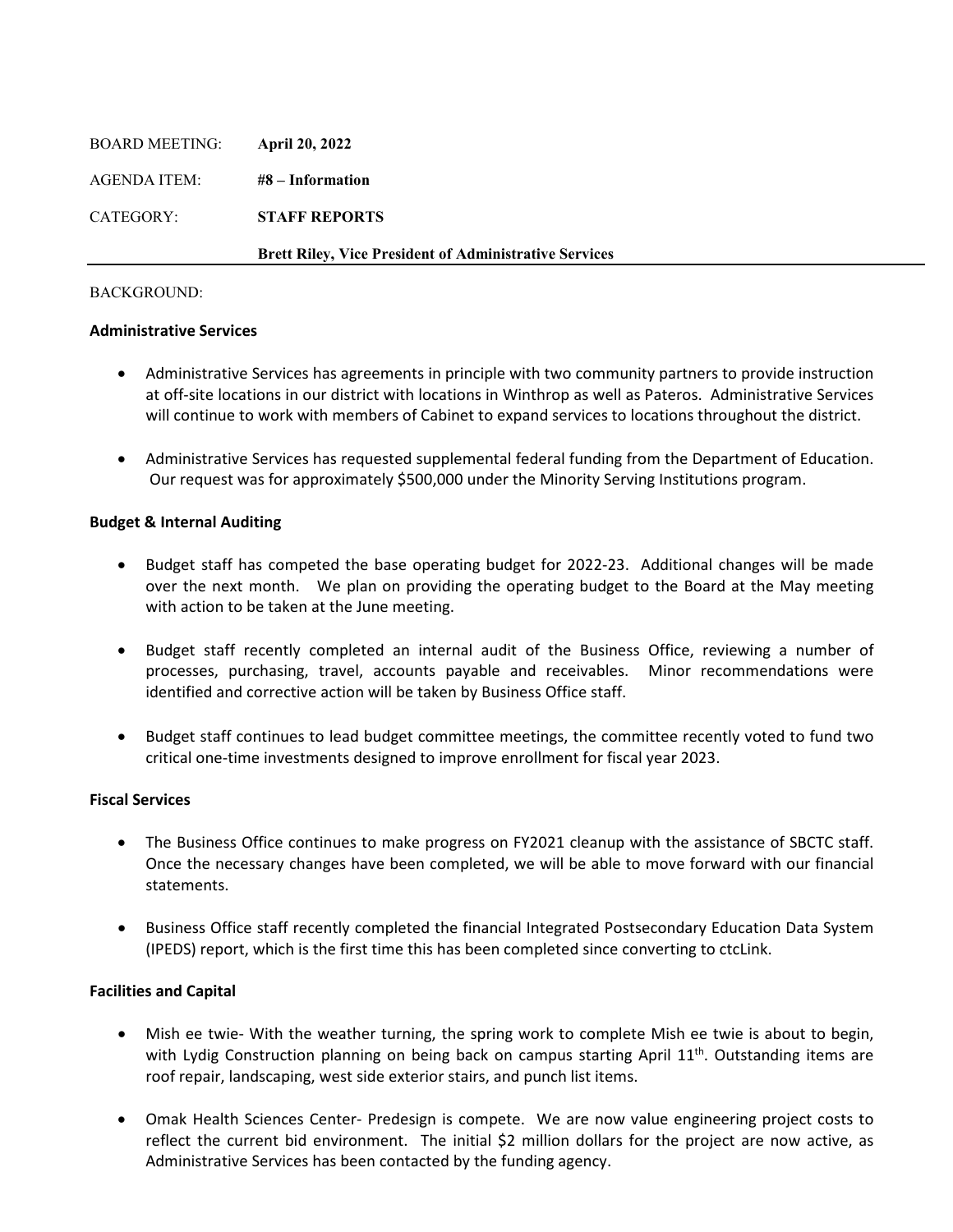• CWETI/Batjer Replacement- Predesign continues with a Leadership in Energy and Environmental Design (LEED) exercise on April 14-15. Site selection is nearly complete. Preliminary plans will be shared with the Board at the next meeting.

## Minor Works

- **Wing 5 Theatre Improvements- Notice to Proceed given, project is in progress**
- **Science Lab Improvements -Planning**
- **Eller Fox- Facade project will need to go back out to bid due to the contractor backing** out of the project.

## **Safety and Security**

- SSEM has been working with our community partners to provide National Incident Management System (NIMS) training for campus and community stakeholders. We anticipate hosting this training in June.
- SSEM is also investigating parking management solutions. Campus representatives participated in a parking system demonstration on April  $6<sup>th</sup>$  and will be evaluating the feasibility of the solution.

## **Information Technology**

- IT staff are still waiting on backordered hardware to complete the IT work related to Mish ee twie project.
- In light of the recent cyberattacks at Washington state community colleges, IT staff are preparing for a major change in our IT philosophy to shift to a cloud centric infrastructure.
- IT staff are also preparing for a cyber conference bringing in representatives from colleges recently impacted by security breaches, FBI, and Washington state Department of Enterprise Services (DES) Risk Management.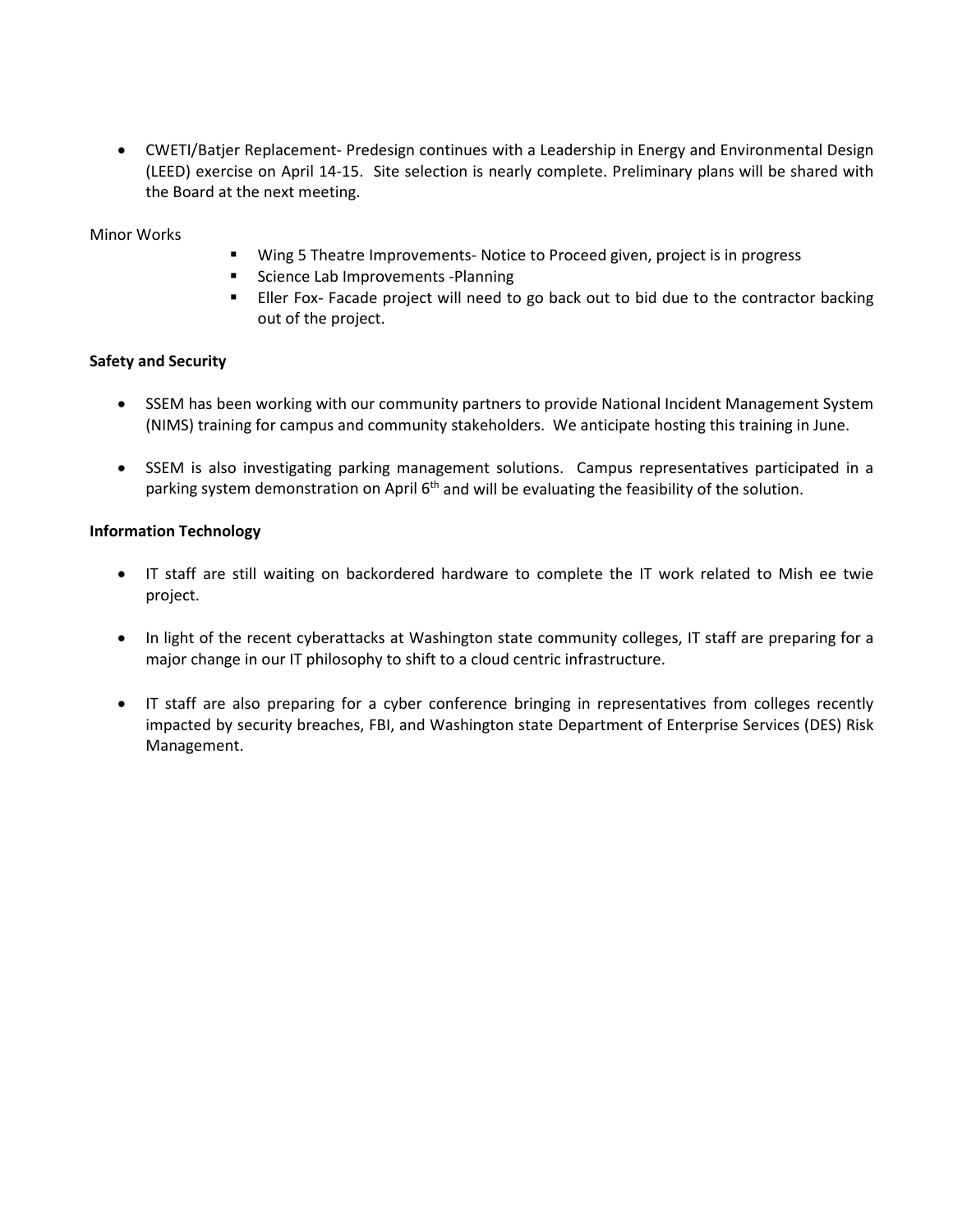| BOARD MEETING: | <b>April 20, 2022</b>                        |
|----------------|----------------------------------------------|
| AGENDA ITEM    | #9 – Information                             |
| CATEGORY:      | <b>STAFF REPORTS</b>                         |
|                | Dr. Tod Treat, Vice President of Instruction |

# **Instruction and the CCT-WVC Partnership**

Given the current meeting location in Nespelem, it is worth noting the important trajectory the CCT-WVC partnership has taken over time. The CCT-WVC partnership agreement in 2000 noted the need for Tribal Language Preservation Program and initial partnership expectations. The partnership began to grow in scope and depth over time. In fall 2017, the Memorandum of Agreement between the Confederated Tribes of the Colville (CCT) and Wenatchee Valley College (WVC) focused on working "in collaboration [to bring] access to college courses at location on the Colville Reservation for community members to work toward successful certificate and degree attainment with designated scholarship funding specifically for Colville Tribal members…" Director Tammy James (Employment & Education), Director of Tribal Relations Lynn Palmanteer-Holder, and Vice President for Instruction Carli Schiffner worked to develop strong instructional programs in early childhood education, Salish languages, tribal gaming management, Running Start, degree core classes, vocational technical program development, and HS+.

When Lynn Palmanteer-Holder was serving as WVC's Tribal Liaison, the partnership organized the Washington State Indian Education Summer Teaching Institute that expanded teacher capacity to provide a culturally responsive context in K-12 classrooms.



Out of the partnership emerged the inaugural American Indian Indigenous Studies (AIIS) program and a first of its kind partnership with the University of Washington. The purpose of the AIIS program is to provide an opportunity for Native and non-Native students to learn about the rich history and cultural heritage of the Indigenous peoples of North America. AIIS is an interdisciplinary program that draws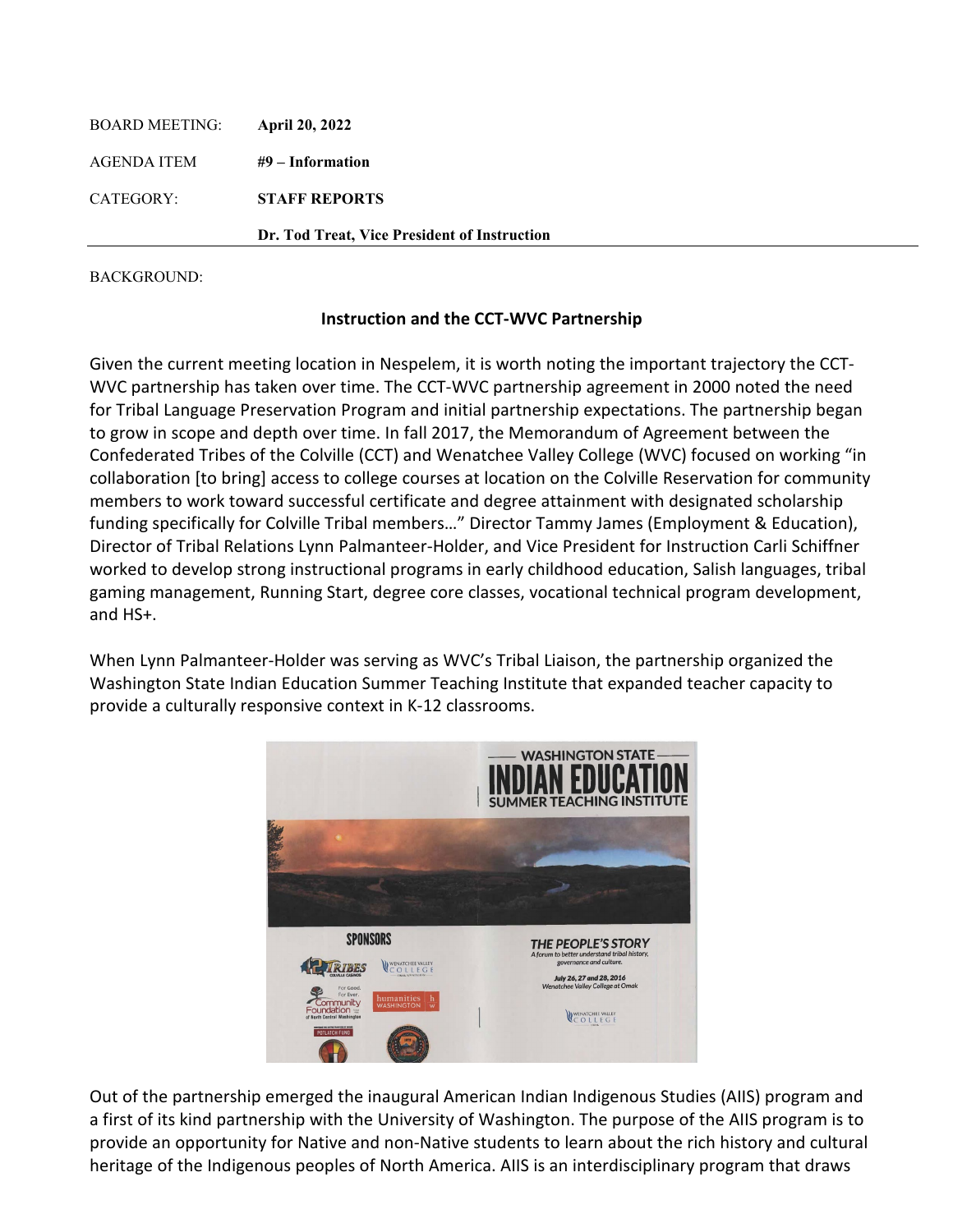from the humanities, social sciences, and natural sciences, among others. It also captures many WVC Student Learning Outcomes, including cultural diversity. In addition, the AIIS program syncs well with Since Time Immemorial, the Washington State mandate requiring curriculum in American Indian culture and history in K-12 public education. The AIIS program at WVC also parallels the development of the Chicano Studies program at WVC. As the first and only community college in Washington to have a full AIIS program, WVC is developing a model that ensures CCT tribal knowledge from Elders and community members is incorporated into the curriculum consistently.

The partnership resulted in the first dedicated AIIS instructor in the Washington State Board of Community and Technical Colleges, Dr. Kestrel Smith. Dr. Smith has worked with the University of Washington to ensure that all WVC courses are articulated to Washington's AIS program. As of March 2022, all nine (9) AIIS classes here at WVC have been reviewed and formally accepted by UW AIS! Only one (AIIS 150) is not a direct equivalency, but they will still accept it as elective credit. Below are the complete results of our courses' transferability to UW AIS:

- AIIS 202 from WVC as equivalent to UW AIS 202
- AIIS 210 from WVC as equivalent to UW AIS 210
- AIIS 240 from WVC as equivalent to UW AIS 240
- AIIS 102 from WVC as equivalent to UW AIS 102
- AIIS 103 from WVC as equivalent to UW AIS 103
- AIIS 170 from WVC as equivalent to UW AIS 170
- AIIS 209 from WVC as equivalent to UW AIS 209
- AIIS 203 from WVC as equivalent to UW AIS 203
- AIIS 150 from WVC as UW AIS 1XX credit

Other accomplishments include:

- Workforce Development Programs include Tribal Gaming Operations Supervisor Certificate 18 credits and Early Childhood Education. A third Cohort of ECE Certification for tribal head start teachers (classes taught at the tribal center)
- High School+ (HS+). WVC hired instructor to teach HS+ at tribal government center (customizing remedial and academic programs)
- A full rotation of nine AIIS Courses (**<https://www.wvc.edu/academics/AIIS/>**)
- Quarterly WVC/CCT Advisory Council meetings
- Engagement with student body and community for feedback throughout development of courses
- Ongoing discussions with CCT Employment & Education to expand programs and services.
- Offering tribal languages (nxa?amcin, nselxcin, and nimipu), including in College in the High School format.

A permanent Director of Tribal Relations position was created to maintain and strengthen relationships with WVC, the Confederated Tribes of the Colville Reservation (CCT), and surrounding

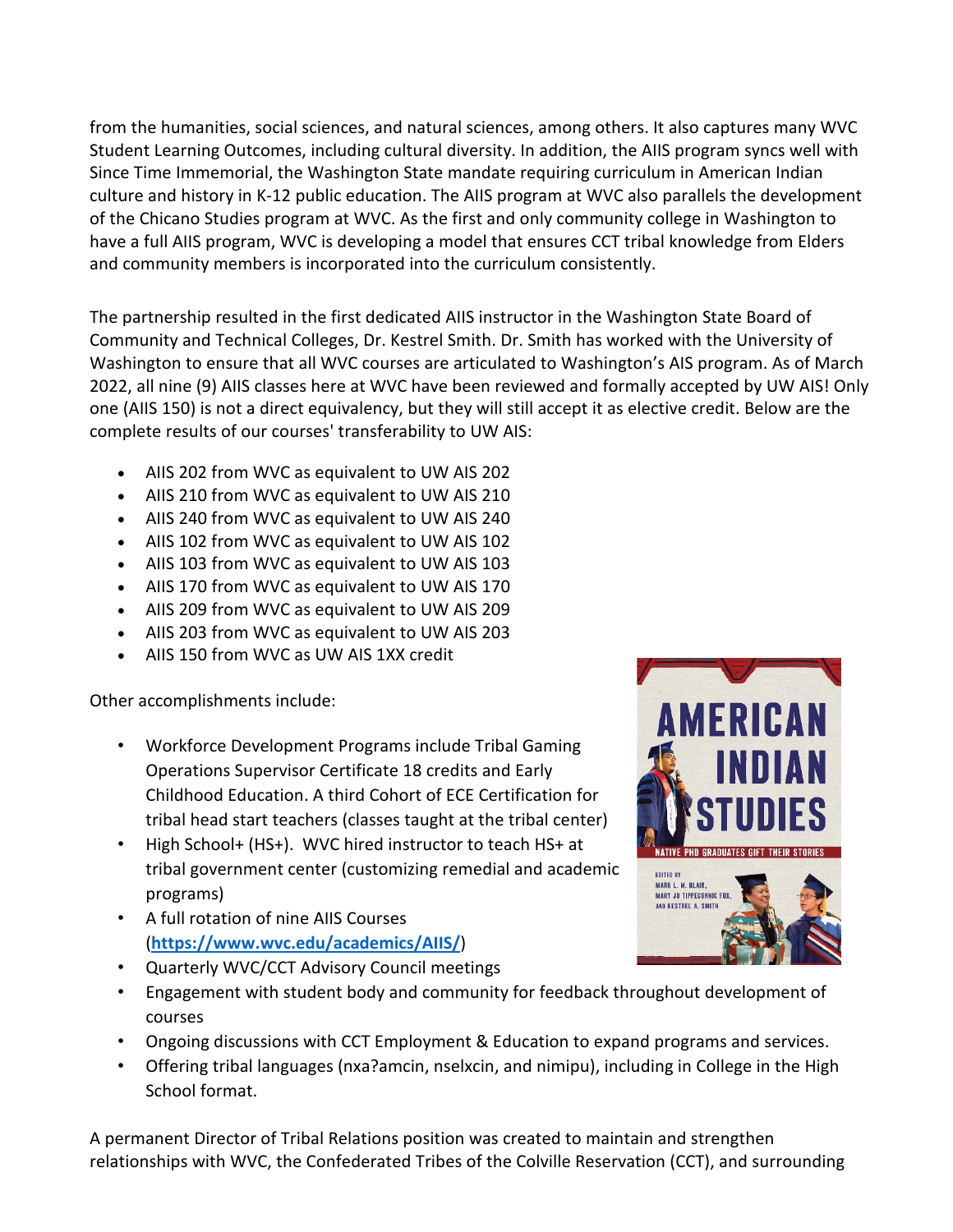community. When Shandy Abrahamson took this position, she elevated the partnership vision beyond instruction and began to consider how Native students' experiences on WVC's campuses enhance their success, augmenting student support activities such as the Red Road Association on the Omak campus (and its soon be retiring advisor, Livia Millard). Now, Gina Graham is continuing that important evolution of the partnership.

Recently, Dr. Smith recently edited her first peer reviewed book, *[American Indian Studies: Native PhD](https://nam10.safelinks.protection.outlook.com/?url=https%3A%2F%2Furldefense.com%2Fv3%2F__https%3A%2F%2Fuapress.arizona.edu%2Fbook%2Famerican-indian-studies__%3B!!CVJAgw2XxpAa!k_chJ4Q7jMqhb4epDVMunQNV0rPqEdtLrvb-XZxlrHcGSBT9j228g3ItgRCfcqhurfkIPo7iHE5yf56GMowd%24&data=04%7C01%7Cttreat%40wvc.edu%7C555d9727227047758a1d08da13f276e5%7Cfe590da28322492da44c32a1d698a506%7C0%7C0%7C637844229411557840%7CUnknown%7CTWFpbGZsb3d8eyJWIjoiMC4wLjAwMDAiLCJQIjoiV2luMzIiLCJBTiI6Ik1haWwiLCJXVCI6Mn0%3D%7C3000&sdata=kmUaFfhPw%2Fb9%2BenO24ssUxHvlXSKThmnXJ8Kr5gVjbU%3D&reserved=0)  [Graduates Gift Their Stories,](https://nam10.safelinks.protection.outlook.com/?url=https%3A%2F%2Furldefense.com%2Fv3%2F__https%3A%2F%2Fuapress.arizona.edu%2Fbook%2Famerican-indian-studies__%3B!!CVJAgw2XxpAa!k_chJ4Q7jMqhb4epDVMunQNV0rPqEdtLrvb-XZxlrHcGSBT9j228g3ItgRCfcqhurfkIPo7iHE5yf56GMowd%24&data=04%7C01%7Cttreat%40wvc.edu%7C555d9727227047758a1d08da13f276e5%7Cfe590da28322492da44c32a1d698a506%7C0%7C0%7C637844229411557840%7CUnknown%7CTWFpbGZsb3d8eyJWIjoiMC4wLjAwMDAiLCJQIjoiV2luMzIiLCJBTiI6Ik1haWwiLCJXVCI6Mn0%3D%7C3000&sdata=kmUaFfhPw%2Fb9%2BenO24ssUxHvlXSKThmnXJ8Kr5gVjbU%3D&reserved=0)* (2022, University of Arizona Press)with editors Mark L. M. Blair, Mary Jo Tippeconnic Fox, and Kestrel A. Smith. The book provides personal experiences from Native graduates of the University of Arizona's American Indian Studies (AIS) doctoral program which students share "stories of endurance and resiliency, hardship and struggle, and accomplishment and success."

Based upon the success of the CCT-WVC partnership, the State Board of Community and Technical Colleges is now pursuing a statewide strategy. In fall, 2021, Wenatchee Valley College's American Indian Indigenous Studies (AIIS) was highlighted as part of the Expanding WA American Indian and Indigenous Studies and Program webinar, hosted by the State Board of Community and Technical Colleges. Hosted by former WVC VPI Carli Schiffner and coordinated in part by former Director for Tribal Relations Lynn Palmanteer-Holder, President Richardson and faculty Dr. Kestrel Smith shared how WVC built a strong and sustained partnership with the Colville Confederated Tribes and established the AIIS program.

The partnership continues to strengthen with five identified goals established by Tammy James in collaboration with teachers, staff, and WVC at our most meeting in March, 2022. These include,

- Natural Resources Program
- Summer Teaching Institute
- Continuing Education- professional development
- CNA
- AIIS Learning Communities

The CCT-WVC partnership has resulted in an ever expanding impact on CCT tribal members, WVC students, the state of Washington, and indeed the nation.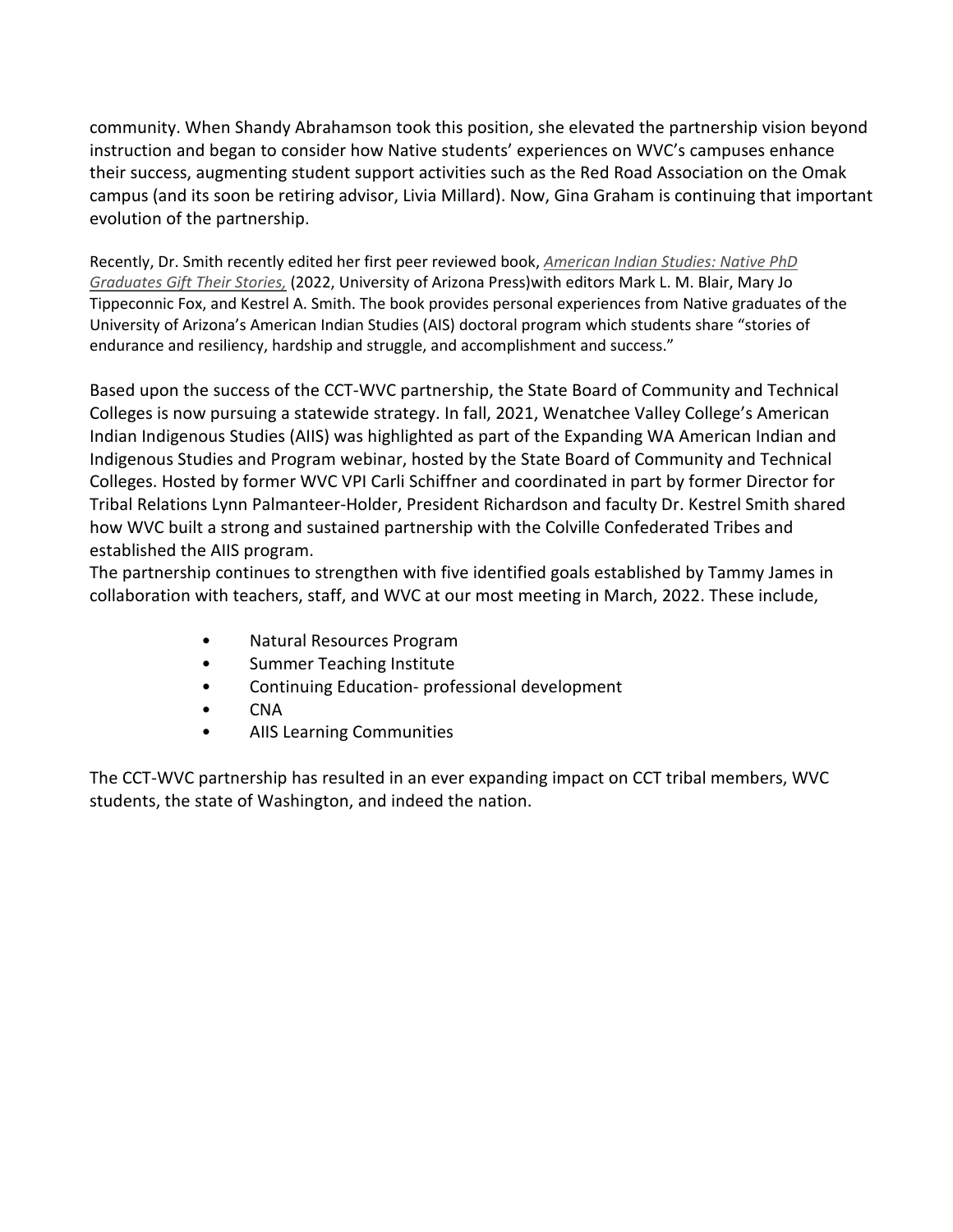| <b>BOARD MEETING:</b> | <b>April 20, 2022</b>                               |
|-----------------------|-----------------------------------------------------|
| AGENDA ITEM           | $#10$ – Information                                 |
| CATEGORY:             | <b>STAFF REPORTS</b>                                |
|                       | Dr. Chio Flores, Vice President of Student Services |
|                       |                                                     |

Wenatchee Valley College Athletics By Greg Franz, Interim Athletic Director

The line from Charles Dickens' *"It was the best of times, it was the worst of times"* most certainly applies to the 2021 – 2022 world of Wenatchee Valley College athletics.

### **Fall 2021**

The Wenatchee Valley College men's soccer team tied for second place with a 7-4-1 record in the powerful East Region. Sadly they missed participating in post-season play-offs because of the NWAC tie-breaker formula.

The Wenatchee Valley College women's program was suspended for a second season because of the inability to find a coach.

WVC volleyball began the fall full of promise with nine players. The Knights ended up struggling through multiple injuries that resulted in finishing the season with only six players and a 3 win 13 loss season.

#### **Winter 2021-22**

Wenatchee Valley College women's basketball became known as the "Super Six" as they went through the entire season with only six players. These remarkable women finished tied for second place in the Eastern region with a record of 12 wins and 4 losses. Three of the losses were forfeits due to a positive COVID test or the record would have most certainly been even better. The women qualified for the NWAC Sweet Sixteen basketball tournament in Everett where they lost in the first round to Whatcom CC.

Wenatchee Valley College men's basketball won the East Region title with 15 wins and only 1 loss. The Knights entered post-season competition ranked #1 in the final NWAC Coaches Poll. In post-season play, the men reached the NWAC Final Four where they were upset by Bellevue CC.

Both women's and men's basketball teams had multiple players earn individual awards in the East Region. Both teams also have multiple players being recruited to four year colleges and universities.

# **Spring 2022**

WVC softball currently has a record of 5 wins and 14 losses, but these 16 women are proving to be very competitive.

WVC baseball is the most pleasant surprise of the spring as they are currently in a 3-way tie for first place in the East Region with 6 wins and only 2 losses.

The greatest challenge facing Wenatchee Valley College athletics at the moment is finding an athletic director and hiring coaches for all four women's sports. A local AAU coach Jason Heinz stepped in to save the 2021-22 women's basketball season. Then a softball player's dad, who also coaches U18 in the Greater Wenatchee Girls Softball Association, stepped up to do the same for WVC softball. The community came to WVC's rescue in a big way for women's basketball and softball, but permanent coaches are needed for all four women's sports to begin the recruiting and signing of athletes for the 2022-23 academic/athletic seasons.